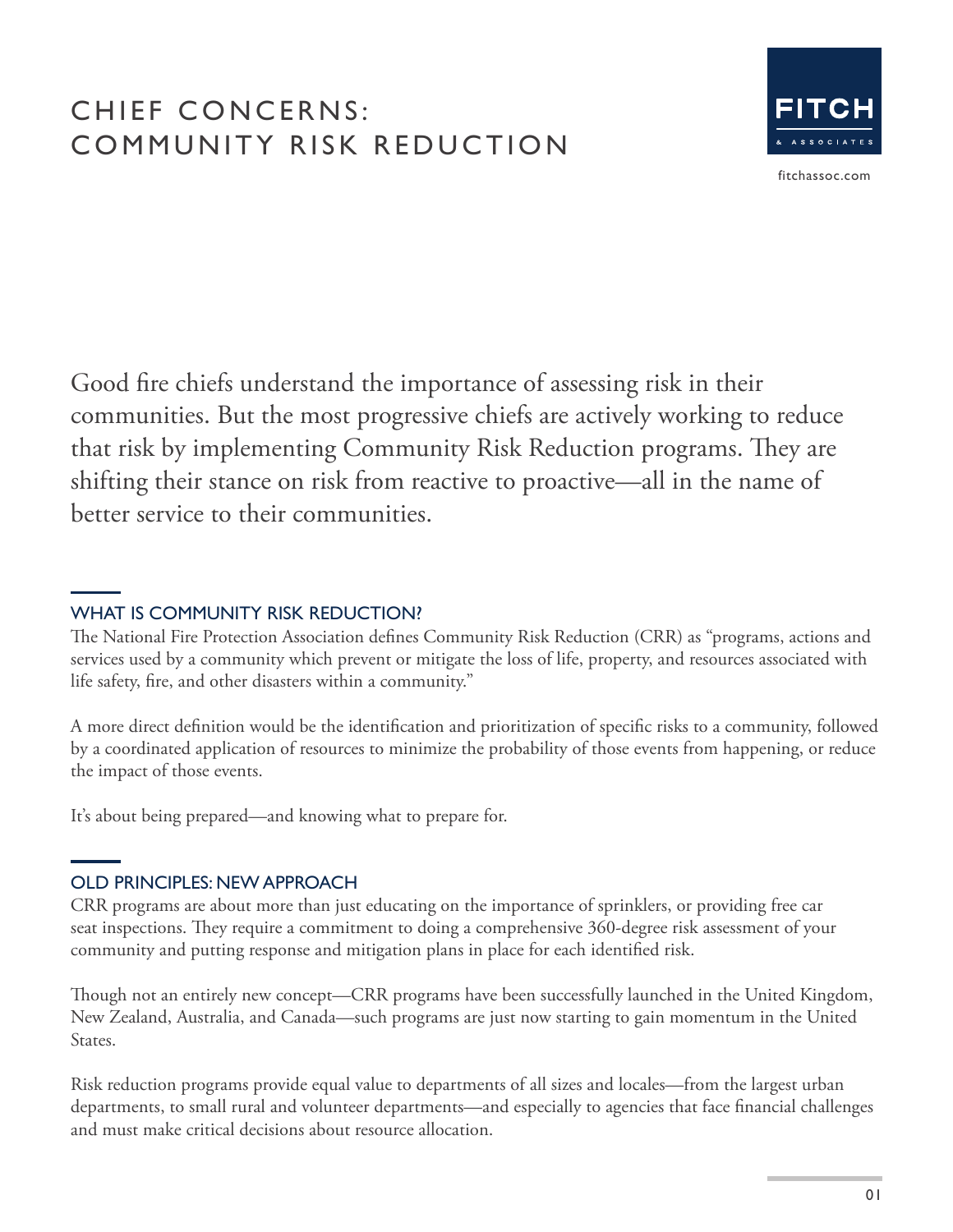

## HOW TO IMPLEMENT A SUCCESSFUL CRR PROGRAM IN YOUR COMMUNITY

While it may sound simple, implementing a strong CRR program takes time, resources, strategic thinking and collaboration. You can't just say, "Oh, that's something we'll have our safety prevention guy handle." A true community risk reduction program is much bigger than one or two people. It's a department-wide initiative.

Below are the steps needed to successfully implement a risk reduction program in your community. These steps are outlined in further detail in *[Community Risk Reduction Planning: A Guide for Developing a Community Risk](http://strategicfire.org/wp-content/uploads/2016/04/CRR-Planning-Guide-v3.pdf)  [Reduction Plan](http://strategicfire.org/wp-content/uploads/2016/04/CRR-Planning-Guide-v3.pdf),* a report developed by the Vision 20/20 Project.

**Identify risks:** Take a look at your incident data and couple that with what you know about your community (geography, demographics, etc.) to get an accurate picture of the potential risks in your community. Work with your community partners, including fellow public safety departments, other government agencies and private organizations, and leverage their information and expertise to be better prepared.

**Prioritize risks:** Once you've developed your risk assessment, you need to prioritize the risks considering both probability of occurrence as well as high impact/low frequency risks. Then ensure you have an appropriate response plan for each identified risk.

**Develop strategies and tactics to mitigate risk:** As you develop your mitigation strategy for each of your identified risks, use the "Five E's" as tools to help ensure the appropriate response. The 5 E's are:

- Emergency Response: Examine how to best deploy and structure a response to the different risks. Every department—and community—is different.
- Engineered Response: Engineered responses are solutions you can put in place to mitigate risks before they happen. Examples include: fire sprinklers, smoke alarms, heat-regulating technologies, etc. Such solutions can help reduce the likelihood of an event or reduce its impact.
- Enforcement Response: Introducing (or reinforcing) laws and regulations can significantly reduce risk in a community.
- Education Response: Often the most cost-effective solution is education. Take the time to educate the community and work to change behavior related to high-risk activities.
- Economic Incentive Response: Consider working with local government to implement monetary rewards, such as a tax benefits, for participation in risk reduction activities.

**Prepare the CRR plan:** The rubber meets the road when you begin to implement your plan. Make sure your strategy is well communicated to the members of your department, as well as external stakeholders.

**Implement the CRR plan:** Like the plan itself, the implementation of your CRR strategy will be unique. It's your responsibility to tailor the plan to your community.

**Monitor, Evaluate and Modify Plan:** Once the plan is in place, continue to evaluate and modify it as necessary.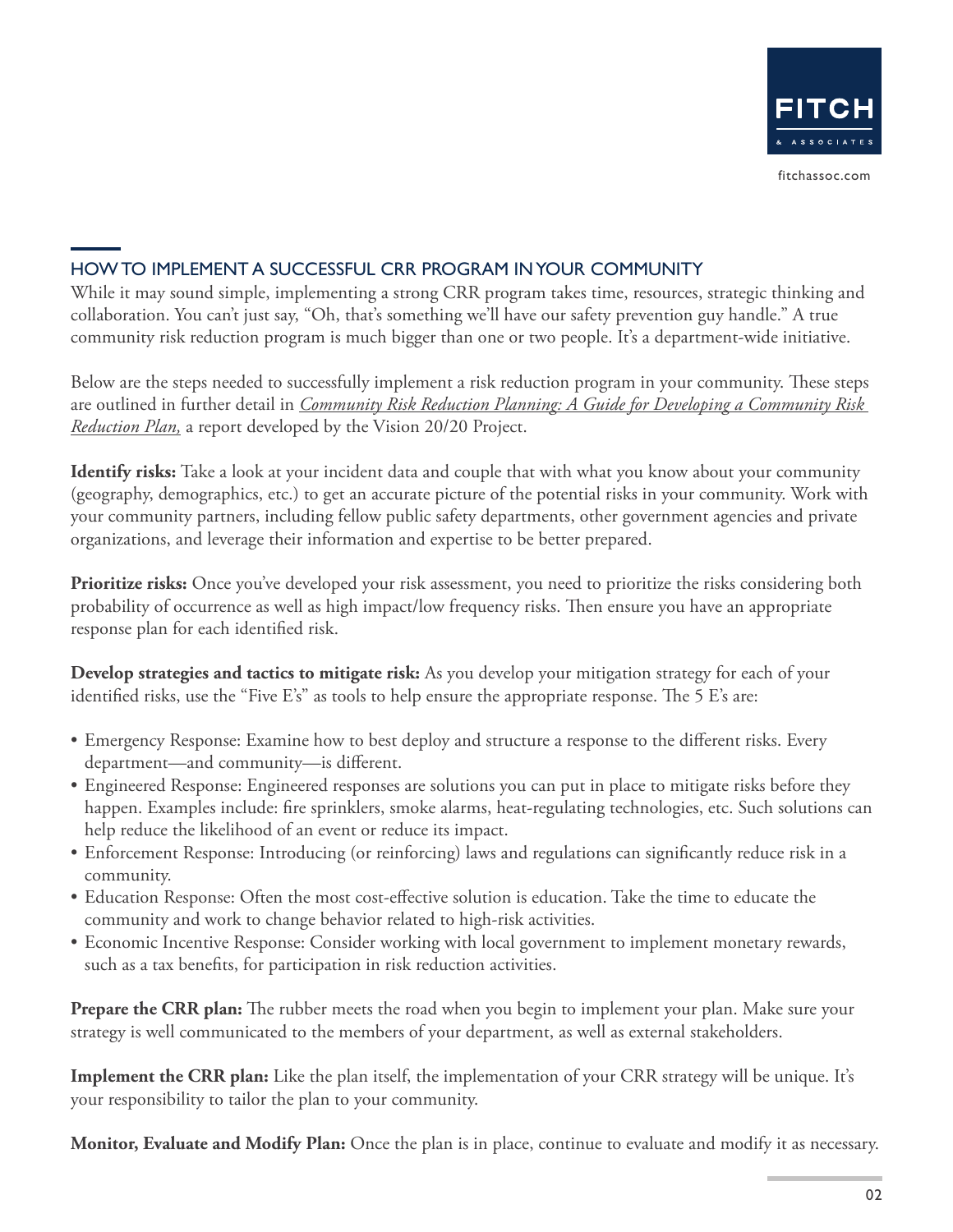

fitchassoc.com

#### **6 Steps of the CRR Approach 01** Identify Risks **06** Monitor, Evaluate and Modify Plan **02** Prioritize Risks **05 Implement the CRR Plan 03** Develop Strategies & Tactics to Mitigate Risks **04** Prepare the CRR Plan TYING IT ALL TOGETHER You'll notice the plan is never done. You are constantly reviewing risks, evaluating response plans and mitigation strategies and pulling in new resources to help strengthen the plan.

## CASE STUDIES

Departments across the country are implementing CRR programs in their communities, but some notable examples include:

#### **Madison Fire Department, Wisconsin**

Use of on-duty and off-duty firefighters and fire prevention personnel to reach high-risk areas; strong examples of community relationships by station area.

### **Philadelphia Fire Department, Pennsylvania**

A one-month effort to conduct 7,000 home visits with the use of a private contractor to help identify high-risk homes.

#### **Seattle Fire Department, Washington**

Collaboration with members of the local North African immigrant community who become trained as local fire safety advocates.

### **Spring Lake Park, Blaine, Mounds View Fire Department, Minnesota**

A mostly volunteer fire department using a point system to incentivize staff.